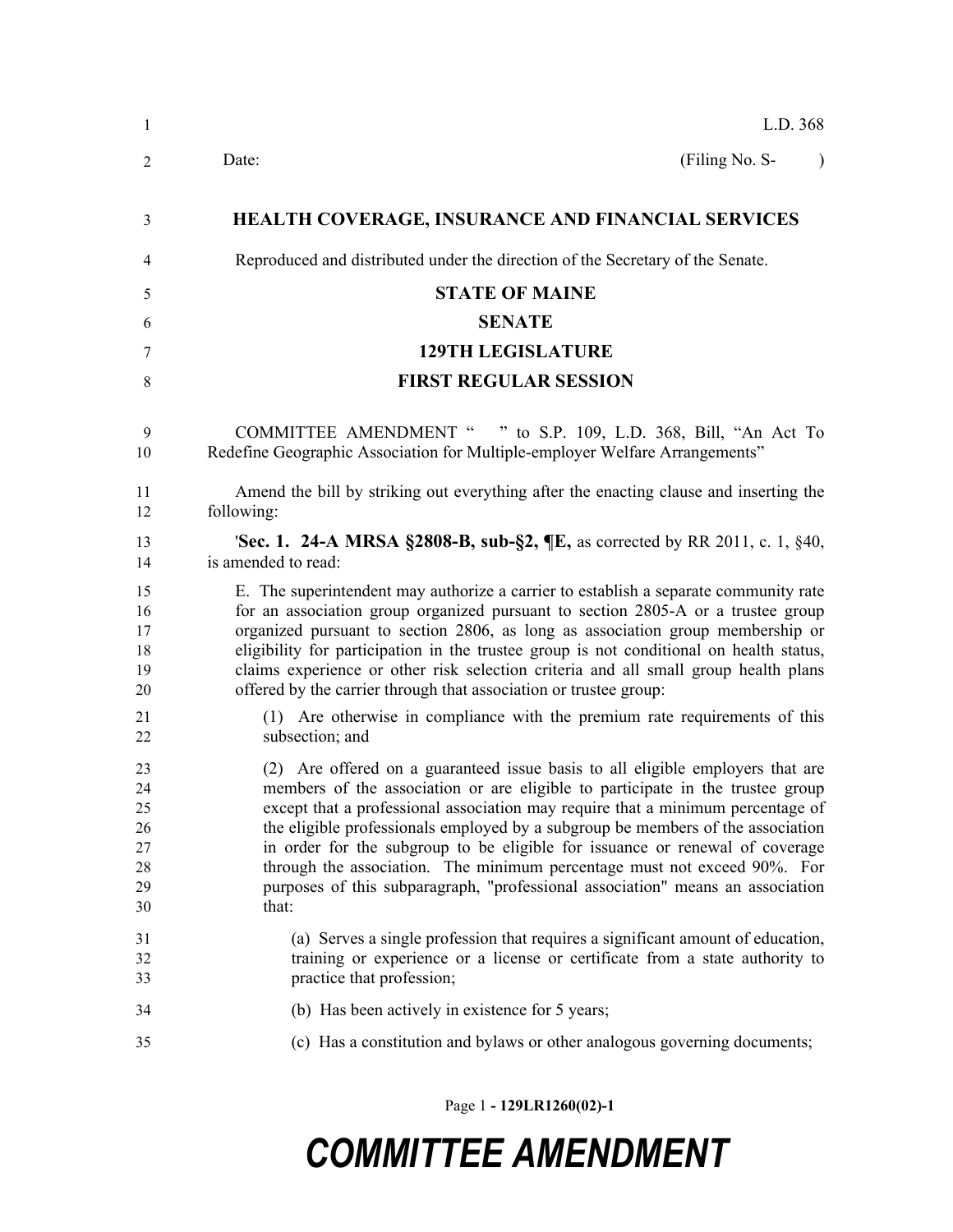- (d) Has been formed and maintained in good faith for purposes other than obtaining insurance;
- (e) Is not owned or controlled by a carrier or affiliated with a carrier;
- (g) Has at least 1,000 members if it is a national association; 200 members if it is a state or local association;
- (h) All members and dependents of members are eligible for coverage regardless of health status or claims experience; and
- (i) Is governed by a board of directors and sponsors annual meetings of its members.

 Producers may only market association memberships, accept applications for membership or sign up members in the professional association where the individuals are actively engaged in or directly related to the profession represented by the professional association.

 Except for employers with plans that have grandfathered status under the federal Affordable Care Act, this paragraph does not apply to policies, contracts or certificates that are executed, delivered, issued for delivery, continued or renewed in this State on or after January 1, 2014 until December 31, 2019. To the extent permitted under the federal Affordable Care Act, this paragraph applies to policies, contracts or certificates that are executed, delivered, issued for delivery, continued or renewed in this State on or after January 1, 2020.

 **Sec. 2. 24-A MRSA §6603, sub-§1, ¶¶B and D,** as amended by PL 2001, c. 570, §1, are further amended to read:

23 B. Except for those associations meeting the criteria of subsection 1-A, must Must be established by a trade association,; industry association,; association with employer members representing multiple trades, industries or professions; political subdivision of the State,; religious organization; or professional association of employers or professionals that has a constitution or bylaws and that has been organized and maintained in good faith for a continuous period of one year for purposes other than that of obtaining or providing insurance;

 D. May not be offered, advertised or available to employers or other members of the 31 public generally, except as allowed under subsection 1-A;

 **Sec. 3. 24-A MRSA §6603, sub-§1-A,** as enacted by PL 2001, c. 570, §2, is repealed.'

 Amend the bill by relettering or renumbering any nonconsecutive Part letter or section number to read consecutively.

**SUMMARY**

 This amendment replaces the bill. The amendment repeals the provision authorizing a multiple-employer welfare arrangement based on geographic association and removes cross-references to that provision. The amendment authorizes a multiple-employer

Page 2 **- 129LR1260(02)-1**

## *COMMITTEE AMENDMENT*